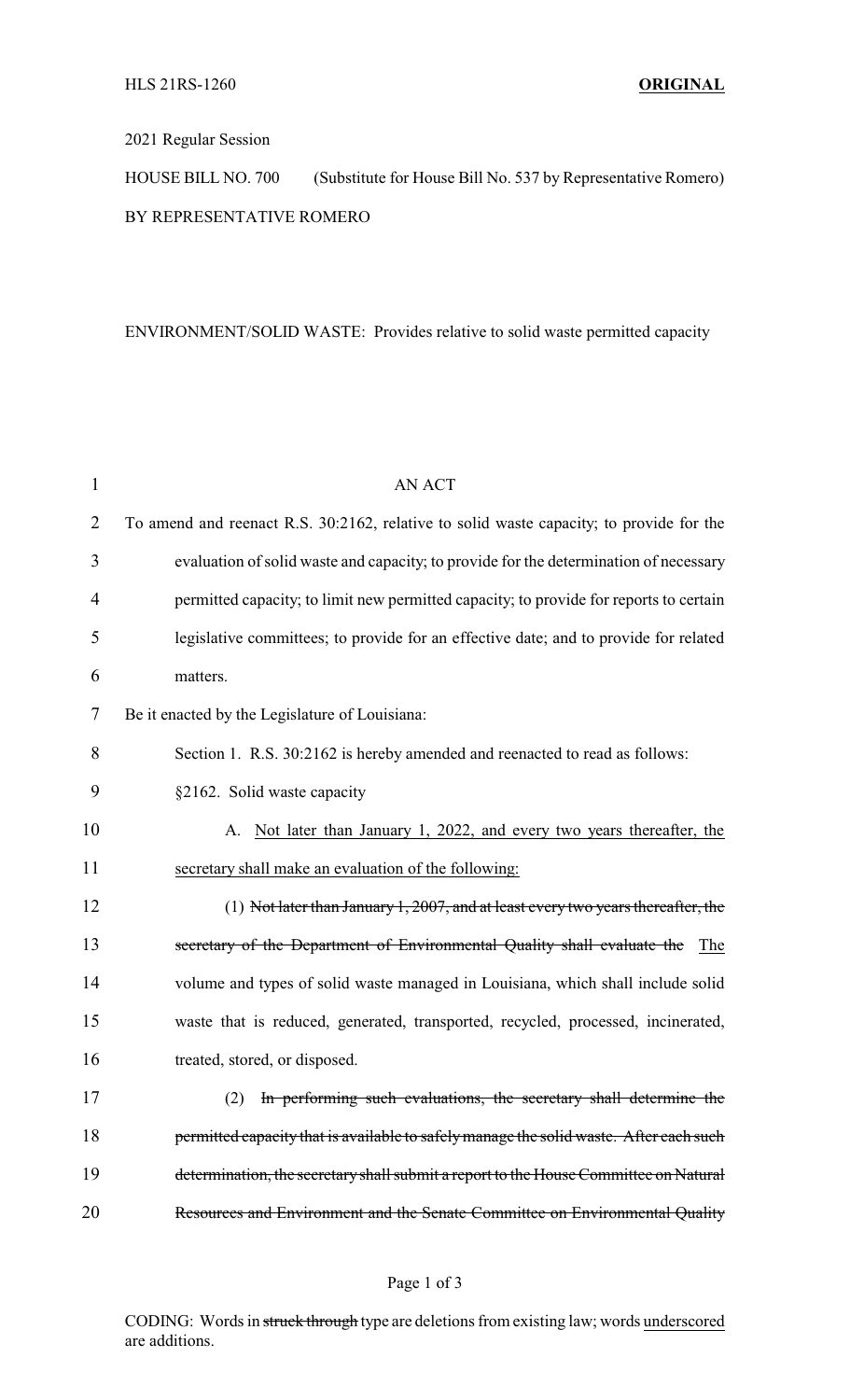| $\mathbf 1$    | and shall make such determination available to the public through public notification     |
|----------------|-------------------------------------------------------------------------------------------|
| $\overline{2}$ | and the department mail list. The capacity necessary for the state to safely and          |
| 3              | efficiently manage such solid waste.                                                      |
| 4              | (3) The capacity currently permitted in the state.                                        |
| 5              | B.(1) The secretary shall ensure that sufficient available permitted capacity             |
| 6              | exists to safely and efficiently manage solid waste resulting from a declared             |
| 7              | emergency originating from an in-state emergencies.                                       |
| 8              | (2) Permitted capacity shall be considered along with other relevant factors              |
| 9              | in the permitting of solid waste. Not later than January 1, 2022, and every two years     |
| 10             | thereafter, the secretary shall determine the total permitted capacity necessary to       |
| 11             | manage solid waste in Louisiana, based on the evaluation made pursuant to                 |
| 12             | Subsection A of this Section and considering whether available permitted capacity         |
| 13             | exists to safely and efficiently manage solid waste resulting from a declared             |
| 14             | emergency.                                                                                |
| 15             | C. The secretary shall not issue new solid waste permits that would increase              |
| 16             | the total permitted capacity of the state in an amount in excess of fifteen percent       |
| 17             | greater than the necessary total permitted capacity as determined by the secretary        |
| 18             | pursuant to Subsection B of this Section. However, the secretary may increase the         |
| 19             | total permitted capacity above the fifteen percent limitation for any year, by rule       |
| 20             | adopted in accordance with the Administrative Procedure Act, provided the secretary       |
| 21             | finds, based on reliable evidence in the record of a public hearing on the proposed       |
| 22             | rule, that failure to increase the total permitted capacity above the limitation required |
| 23             | by this Section will result, within one year, in insufficient capacity for the proper     |
| 24             | management of solid waste in the state.                                                   |
| 25             | D. The secretary shall submit a report that includes the evaluations, findings,           |
| 26             | and determinations made pursuant to this Section to the House Committee on Natural        |
| 27             | Resources and Environment and the Senate Committee on Environmental Quality               |
| 28             | on or before February 1, 2022, and every two years thereafter.                            |